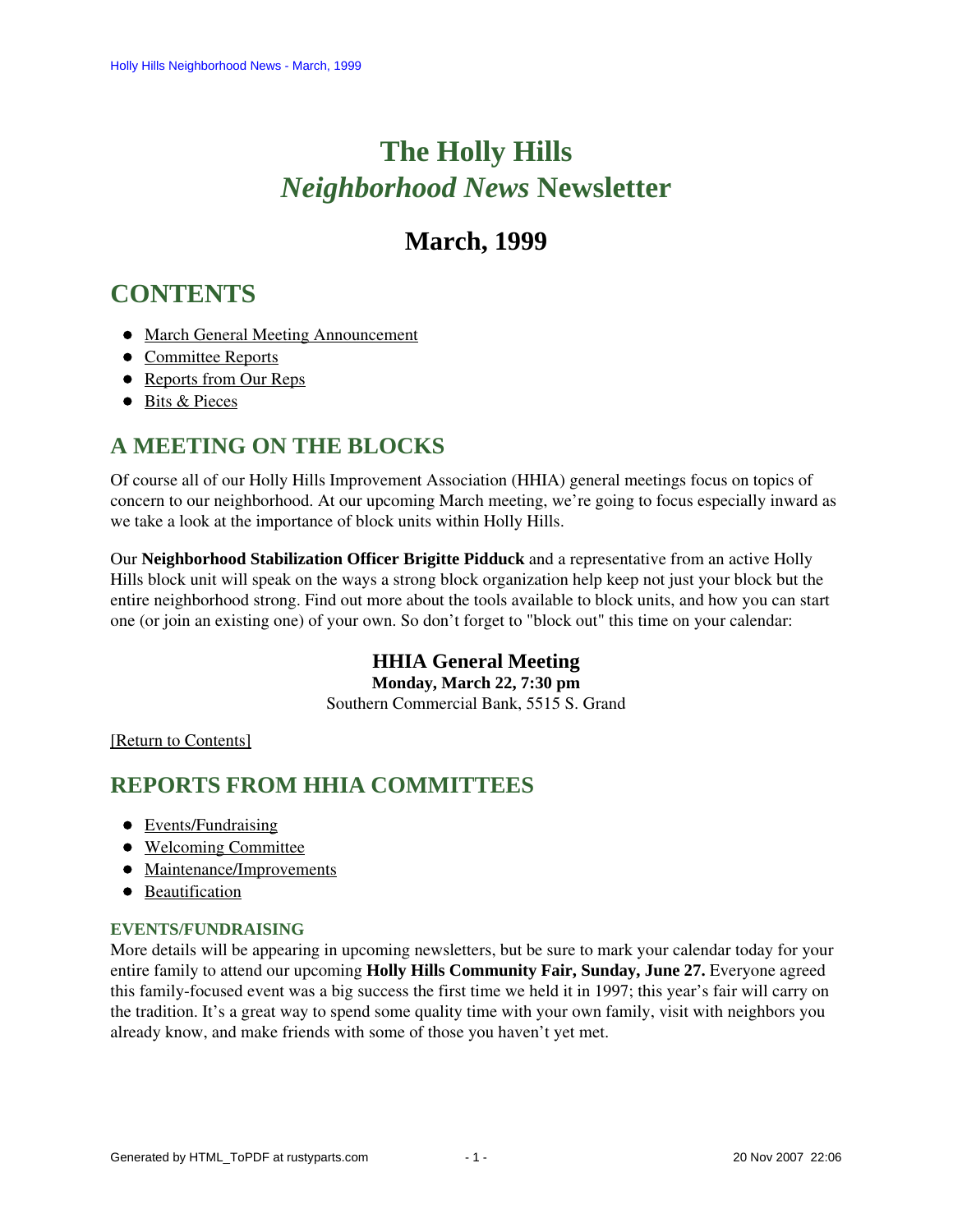# **You Can Help!**

We'll be looking for general volunteers to help plan, execute and clean up after the Fair. We're also looking for businesses willing to sponsor parts of the event (such as refreshments and entertainment), in exchange for being listed in our newsletter. To volunteer or for more information, give us a call at 569-5708 or or send us e-mail at hollyhil@stlouis.missouri.org.

#### [\[Return to Committee Report List\]](#page-0-4)

#### <span id="page-1-1"></span>**WELCOMING**

As temperatures warm, we're seeing more "for sale" signs sprouting along with spring bulbs in Holly Hills yards. The good news for us all is that many of these signs quickly bloom with "sold fast" or "under contract" banners. However, the Welcoming Committee doesn't always hear when homes exchange hands and new owners move in. Don't forget to the majority of our information about whom to visit comes from your calls to us at 569-5708!

[\[Return to Committee Report List\]](#page-0-4)

# <span id="page-1-2"></span>**MAINTENANCE/IMPROVEMENTS**

Our Maintenance/Improvements committee continues to keep a vigilant eye on preserving the beauty and value of our neighborhood for all who live and work here. Cooperating with city officials, for example, we regularly ensure that businesses seeking zoning variances must adhere to the high standards expected of a Holly Hills business. For example, we request that no exterior pay phones be installed, that trash bins are hidden behind decorative fencing and that loitering on business property be discouraged. Our thanks goes to one of our often unsung heroes who is frequently our ally and spokesperson on these issues **Brigitte Pidduck, our Neighborhood Stabilization Officer.**

[\[Return to Committee Report List\]](#page-0-4)

# <span id="page-1-3"></span>**BEAUTIFICATION**

A project in the works for this year's planting season is working with area Boy Scouts to establish a **community garden,** sponsored in part by the Gateway Greening program. The garden is to be raised-bed and planted in a public area of Holly Hills. Anyone interested in participating should give us a call at 569-5708.

Also, mark your calendar for our upcoming neighborhood Operation Brightside Blitz on **Saturday, May 1.** Everyone in the neighborhood is encouraged to participate in cleaning and beautifying their own property as well as surrounding public grounds. For more information about disposing of bulk trash, yard waste and other objects, call the Blitz Hotline at 781-4556.

[\[Return to Committee Report List\]](#page-0-4)

<span id="page-1-0"></span>[\[Return to Contents\]](#page-0-2)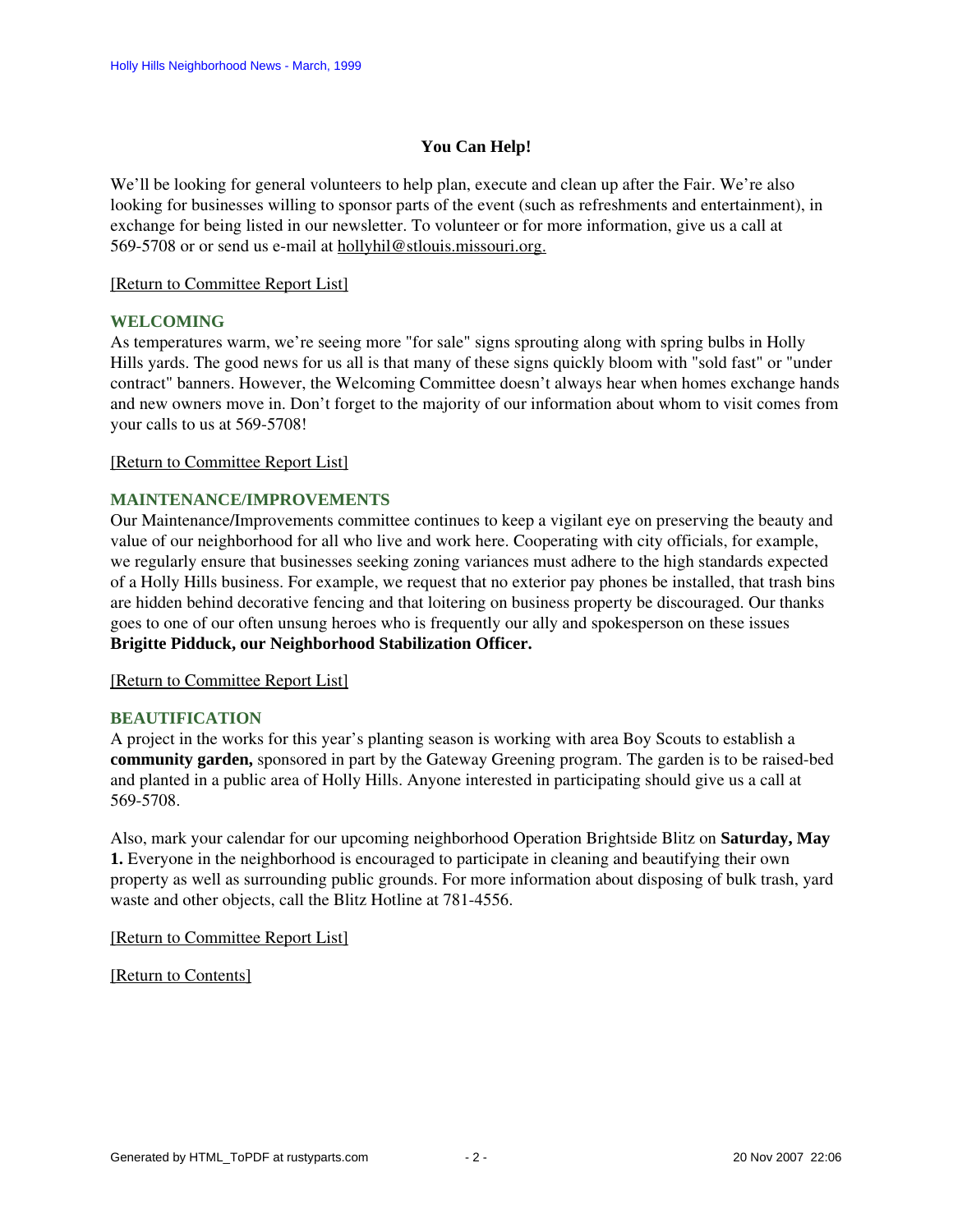# <span id="page-2-3"></span>**REPORTS FROM OUR REPS.**

- [Alderman Fred Wessels, 13th Ward](#page-2-0)
- [Alderman Matt Villa, 11th Ward](#page-2-1)
- [Congressman Dick Gephardt, Third Cong. District](#page-2-2)
- [State Rep. Brian May, 108th District](#page-3-1)

# <span id="page-2-0"></span>**Alderman Fred Wessels, 13th Ward**

Alderman Wessels reports that **Carondelet Park's Boat Lake lighted fountain** is now complete. It will operate year-round as a beautiful and functional addition to the park. (It helps keep the lake water well aerated). As mentioned in previous issues of *Neighborhood News,* the fountain is funded by private benefactor Henry Ohlendorf who purchased fountains for three city parks. An additional, unlighted fountain also is in the works for Horseshoe Lake (at the western end of the park), scheduled for completion by Spring 2000 (and, yes, it should be Y2K-compliant).

Ald. Wessels also has provided us with an update on the **traffic-flow redesign plans for Holly Hills Boulevard** between Grand and Christy. New lane striping now is scheduled to take place in mid-April. In response to neighborhood concerns, the bicycle lane will NOT be set next to the parkway as originally planned. Instead, it will be next to the parking lane. Thus, from right to left (or from sidewalk to parkway) will be a 10-foot parking lane, a five-foot bicycle lane and a 11- or 12-foot driving lane. The planned bicycle lane will be the city's first designed exclusively for bicycle traffic. Holly Hills is proud to lead in this important trend toward safely accommodating diverse types of traffic in our neighborhood. We hope other neighborhoods will follow our example!

# [\[Return to Representative List\]](#page-2-3)

# <span id="page-2-1"></span>**Alderman Matt Villa, 11th Ward**

Alderman Villa notes that the St. Louis Tax Assistance Program is again available this year to help provide confidential tax preparation and filing services at no cost for low-income families, especially those who may be eligible for earned-income or child-care credits. To participate in the program, your family's earned annual income must be below \$26,000. For more information, you can call 621-1996.

# [\[Return to Representative List\]](#page-2-3)

# <span id="page-2-2"></span>**Congressman Dick Gephardt, Third Cong. District**

On a national level, Rep. Gephardt has introduced the Violence Against Women Act of 1999 legislation. Citing domestic violence as "one of the most important public safety issues facing women today," Rep. Gephardt notes that battery is the single major cause of injury to women. A similar bill was passed in 1994, enacting tougher laws and establishing programs for the arrest and prosecution of abusers as well as the protection of victims. However, the law expired in 1998 after an unsuccessful attempt to reenact the bill that year. To keep domestic violence prevention programs continuing, Rep. Gephardt hopes Congress will pass the current proposed legislation. He also notes that help is currently available for abuse victims via the Women's Abuse Hotline, 314-531-2003.

# [\[Return to Representative List\]](#page-2-3)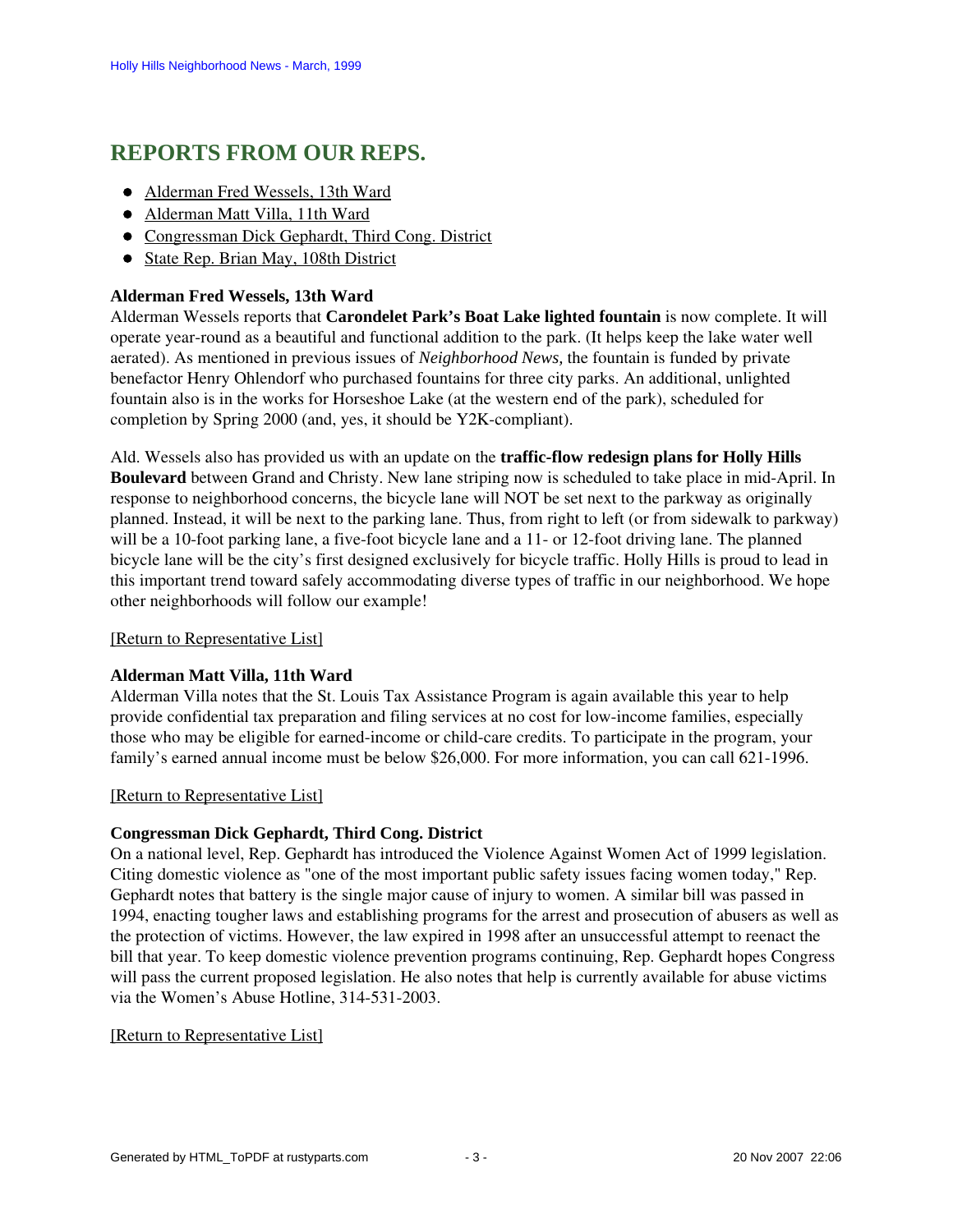#### <span id="page-3-1"></span>**State Rep. Brian May, 108th District**

Representative May's legislative work on our behalf was featured in two articles in the *St. Louis Post-Dispatch,* February 19. Rep. A front-page article outlined May's sponsorship for a bill that authorizes placement on the Internet of names, addresses and possibly photographs of convicted (registered) sex offenders. A 1996 federal law requires all states to register sex offenders and make their information public. Emulating programs already in place in Kansas and Illinois, May and co-sponsor Rep. Bill Luetkenhuase, D-Josephville, feel making such information public via the Web would make it more convenient for individuals to access this public information.

In another article in the same issue, Rep. May's received first-round approval for a bill that would change the state's medical malpractice law. May called the bill "a women's health care issue." He sponsored the bill in response to a case where a woman discovered she had cervical cancer four years after a doctor's exam first detected the problem but he failed to report it to her. Because she was not aware of the cancer until after the statute of limitations had expired, she was unable to sue the physician for not reporting the information to her. The *Post* reports, "May's bill would allow patients to file suit two years from the date they discovered that they had not been informed of a medical test result, instead of two years from the date of the act of neglect."

If you have questions about either bill or other state legislative concerns, you can contact Rep. May at his Jefferson City office, 573-751-0438

[\[Return to Representative List\]](#page-2-3)

[\[Return to Contents\]](#page-0-2)

# <span id="page-3-4"></span><span id="page-3-0"></span>**BITS & PIECES**

- [Secretary Position Open](#page-3-2)
- [Tennis, Anyone?](#page-3-3)
- [Pay Less for Paint](#page-4-0)
- [Right Writing](#page-4-1)
- [Carting in Offenders](#page-4-2)
- [Welcome, New Members](#page-4-3)

# <span id="page-3-2"></span>**Do Something Noteworthy**

In May, the position of Secretary on the HHIA board will be vacant, and we will have nobody to take minutes at our general meetings, as is dictated by our Bylaws. To date, we have no volunteer to fill this critical position on our board. Being Secretary does not require a great deal of volunteer time, but you should be prepared to regularly attend our HHIA general meetings (approximately 2 hours every-other month). Please give us a call if you are interested at 569-5708.

#### [\[Return to Bits & Pieces Content\]](#page-3-4)

#### <span id="page-3-3"></span>**Tennis, Anyone?**

The Carondelet Historical Society (CHS) is seeking information and/or memorabilia about the tennis clubs operating in Carondelet Park around the turn of the century. The tennis courts in Carondelet Park are among the city's oldest, and CHS is seeking information to assist with a "history of tennis" exhibit to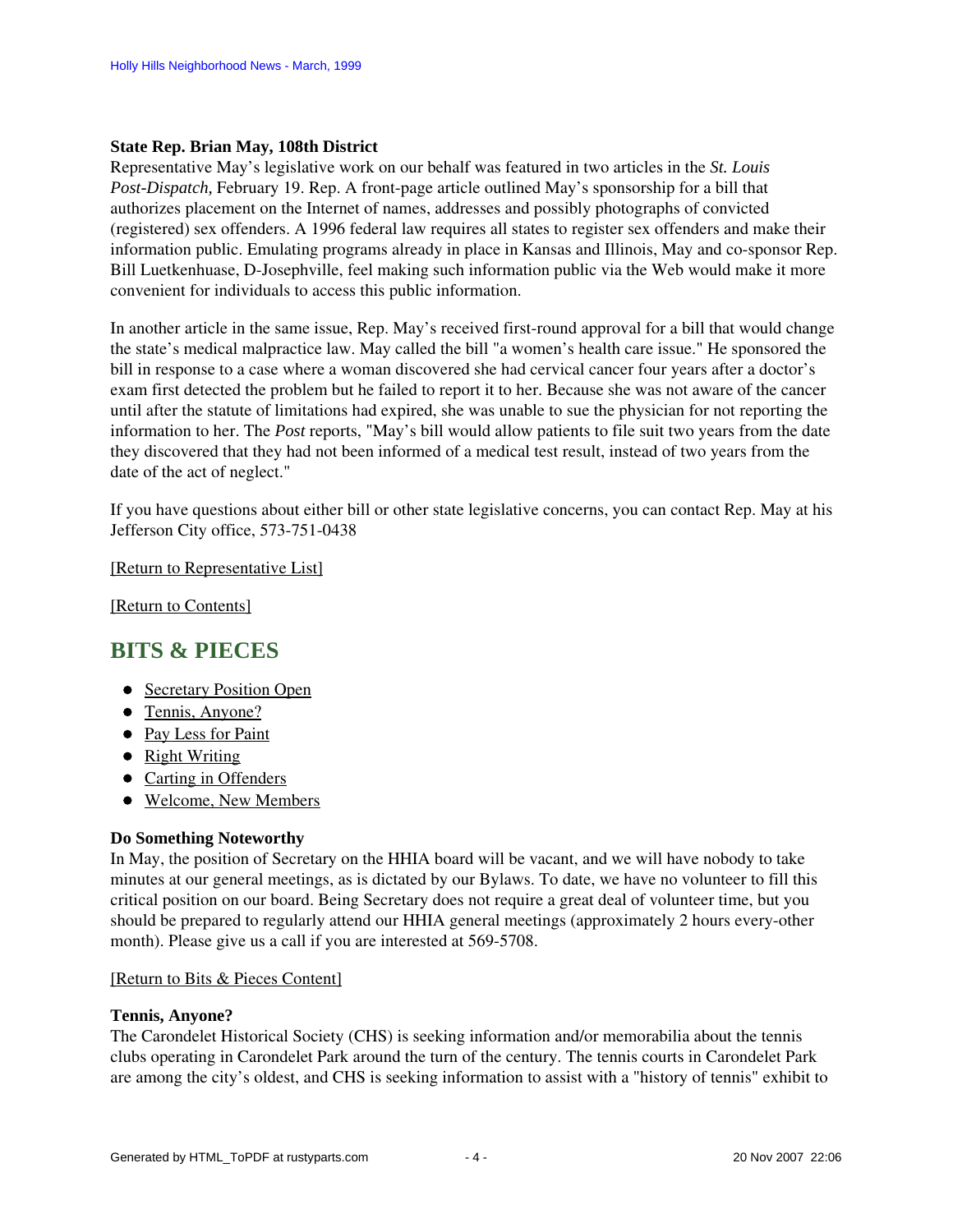be on display in Forest Park. If you have information, records, photographs or any other related memorabilia on the topic, please call CHS at 481-6303. In fact, the CHS welcomes historical information on any topic related to the area, so if you have anything interesting squirreled away in your attic or your memory, be sure to give them a call!

#### [\[Return to Bits & Pieces Content\]](#page-3-4)

# <span id="page-4-0"></span>**Pay Less for Paint**

Porter Paint (at 5400 S. Hampton) is offering a discount program to St. Louis neighborhoods such as Holly Hills, including 15% off paint, and additional discounts for wallcoverings and window treatments. At upcoming Holly Hills general meetings, we will have discount cards available so you can take advantage of this offer. We also will distribute the cards as part of our Welcoming Committee visits. If you are unable to attend our meetings but would like to request a discount card, please send a self-addressed stamped envelope to HHIA, PO Box 22144, St. Louis, MO 63116.

# [\[Return to Bits & Pieces Content\]](#page-3-4)

# <span id="page-4-1"></span>**Right Writing**

Local Historian Nini Harris writes often about Holly Hills and the Carondelet neighborhood in which she lives. For example, a recent cover story she wrote in *Senior Circuit* focused on the career of Stan Kann, who recently moved to the 3900 block of Federer. (We welcome Mr. Kann to our neighborhood, by the way, and hope he enjoys his new home.) Another article Nini wrote for *Senior Circuit* on urban sprawl recently won a first-place "best feature story" award from the National Association of Mature Publishers Association (NAMPA). We congratulate Nini on her accomplishments!

# [\[Return to Bits & Pieces Content\]](#page-3-4)

# <span id="page-4-2"></span>**Carting in Offenders**

Schnucks is clamping down on individuals taking shopping carts off its properties. Not only is the theft costly for the store, but stolen carts abandoned in public and private areas are unsightly and hazardous. The St. Louis Metropolitan Police Department has informed Schnucks that it will enforce existing laws, including issuing fines of up to \$500. To report abandoned carts, call the Schnucks Cart Hot Line Numbers: 994-4146, or toll-free from any pay phone 888-678-0421. To help walking customers carry groceries home, Schnucks has two-wheeled carts available to purchase for \$15.

[\[Return to Bits & Pieces Content\]](#page-3-4)

# <span id="page-4-3"></span>**Welcome, New Members**

Please join us in a warm welcome to our newest HHIA members:

# **Family Memberships:**

- Sean and Bess Fitzmaurice on Bowen
- Henry and Loretta Hampel on Blow Street
- Pat and Charlie Schumer on Marwinette